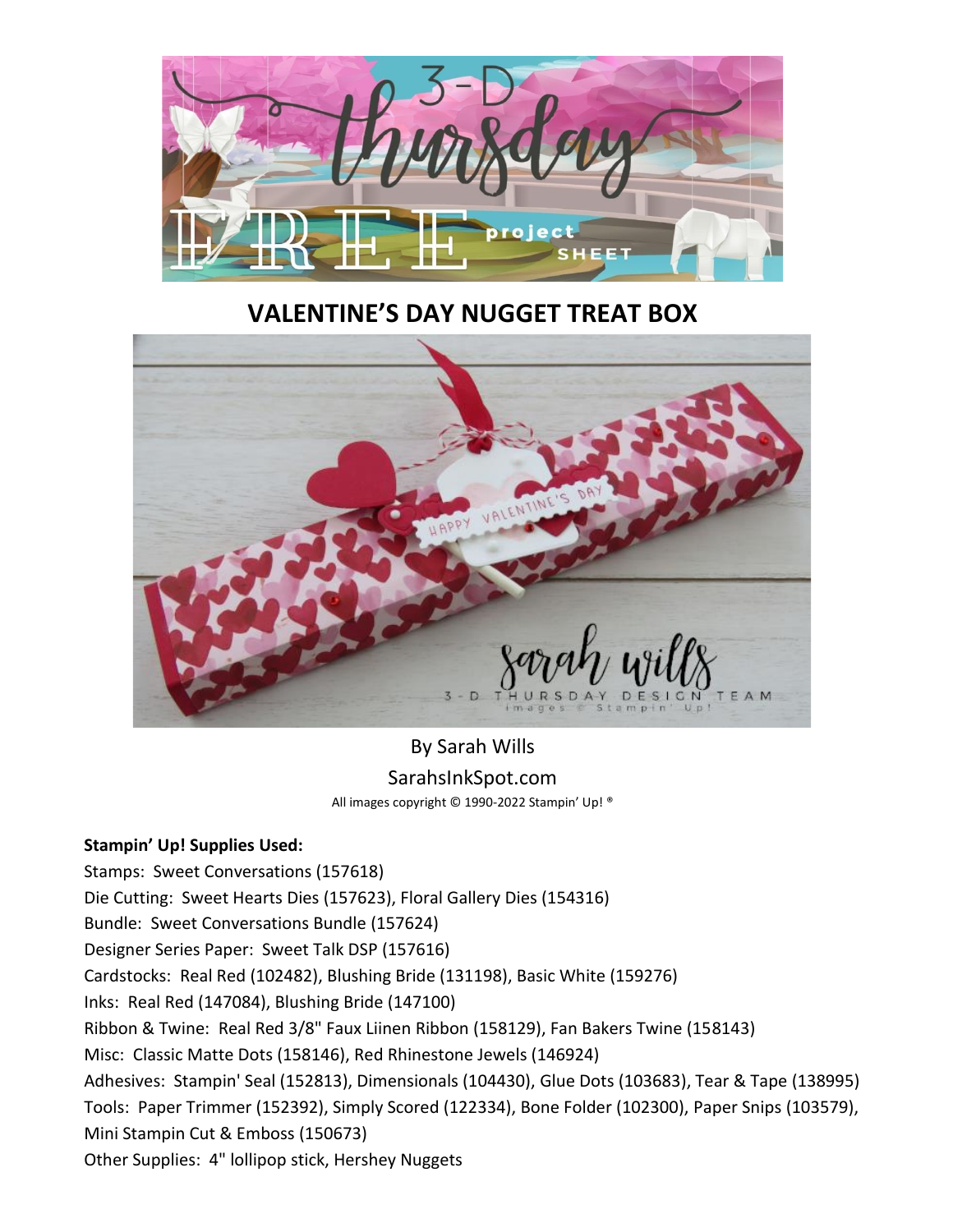**Slide Out drawer:** cut a piece of card stock to measure 11″ x 3 ¾" - place into a score tool or Paper Trimmer with score blade inserted, with the longest side along the top – score down at 1/2″ and 1 1/8″



Turn your card stock so that a short edge is along the top and score again at 1/2″ and 1 1/8″ – turn and repeat with the remaining two sides so that you end up with this:



Next you need to make your tabs – using your paper trimmer or sharp scissors, cut down to the intersecting lines as shown below

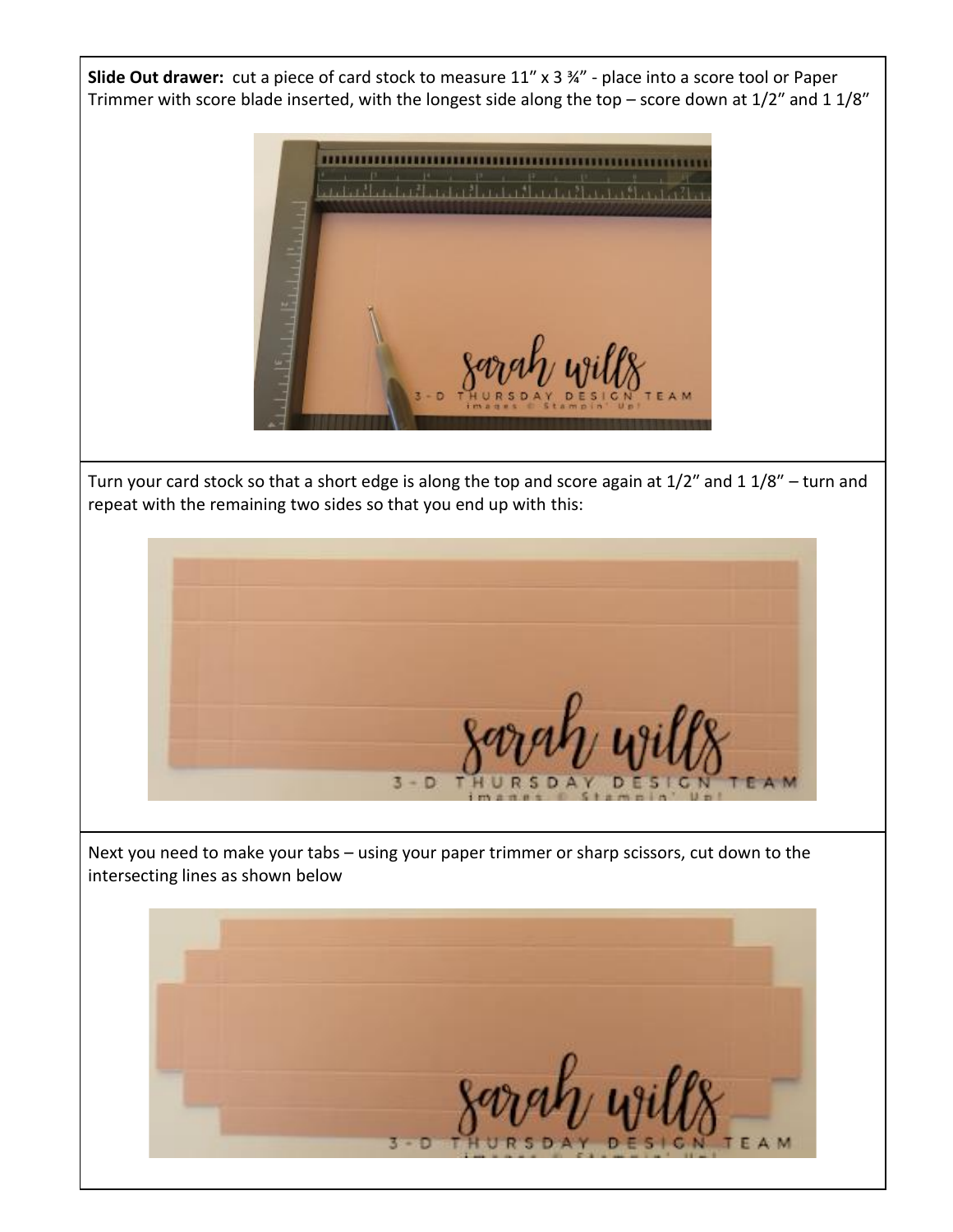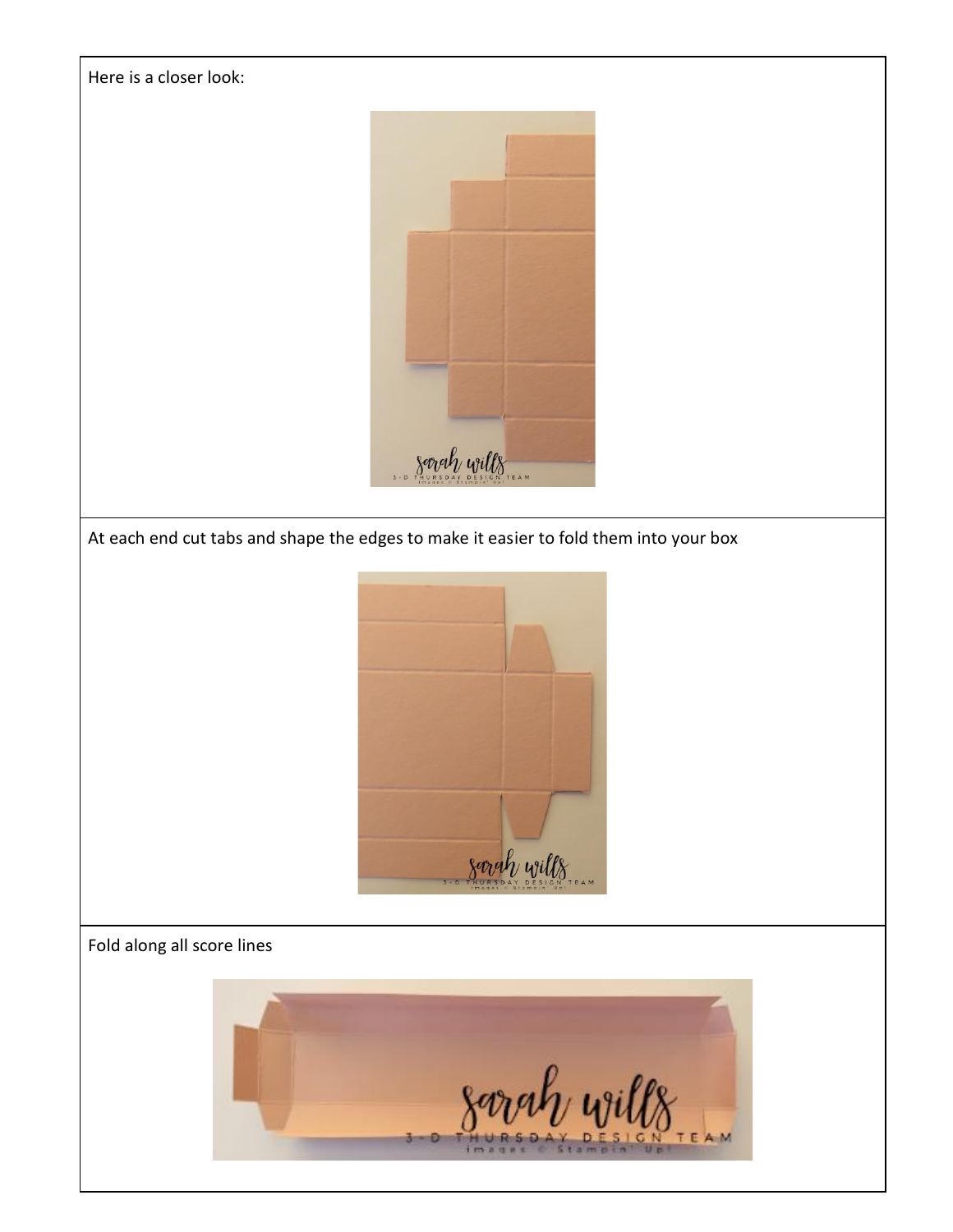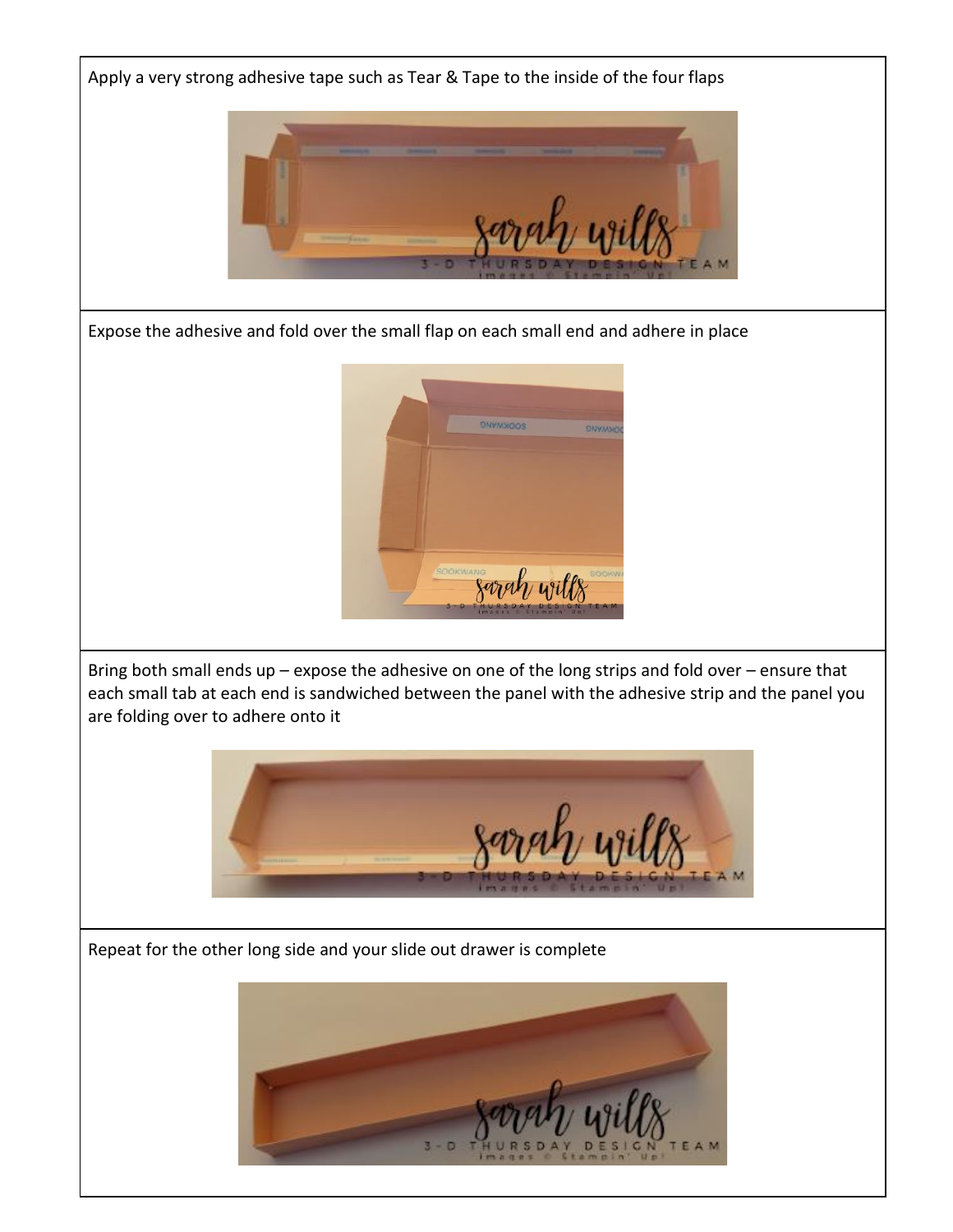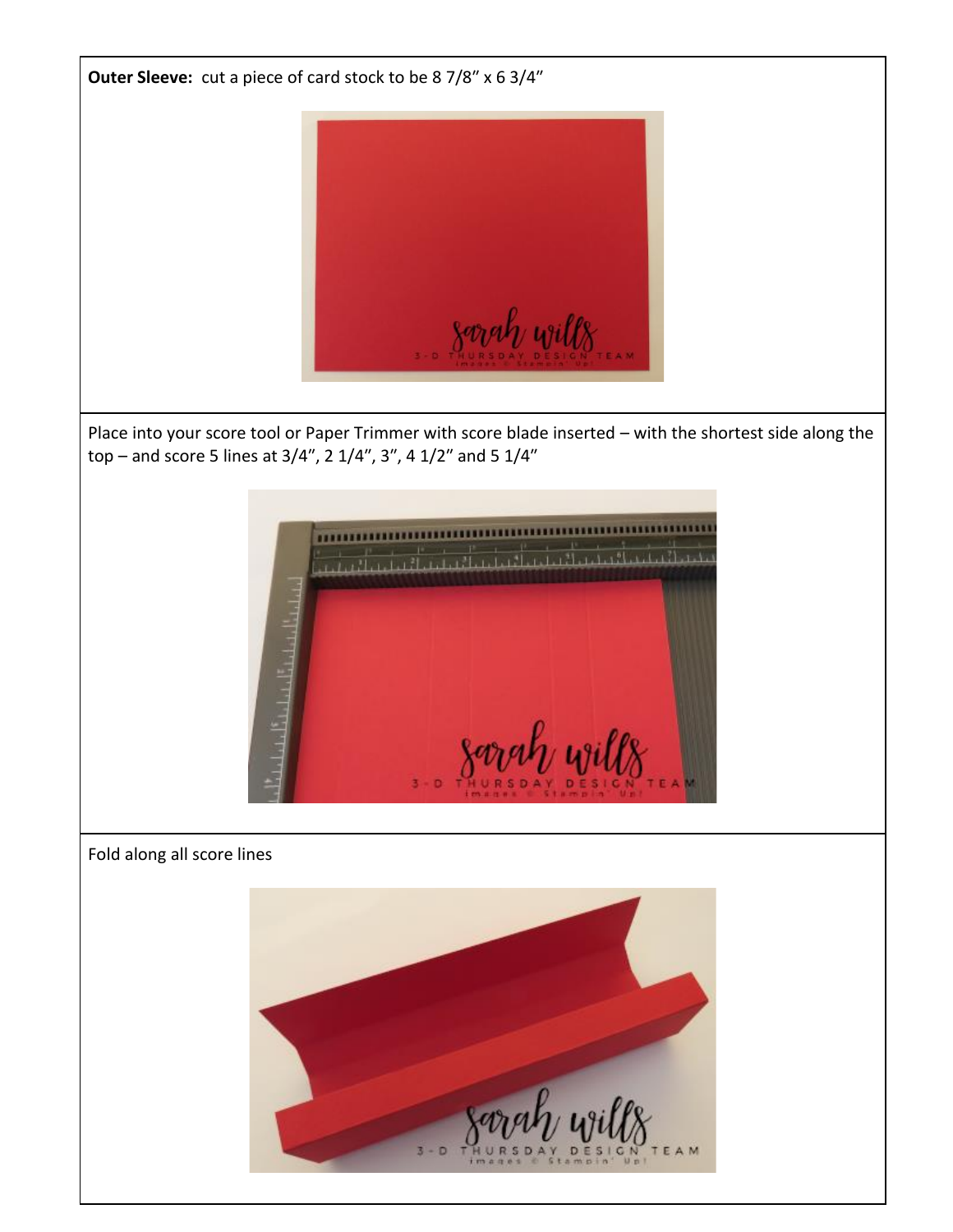Place a piece of strong adhesive tape along the smallest strip that is 3/4″ wide, on the outer edge - fold your box over and adhere in place, making sure this tab is adhered to the inside of your box



You will find you have a large flap remaining – use strong adhesive tape to adhere this flap in place – this provides strength to your box



Slide in the inner section – it will be a tight fit so that it doesn't easily fall out – and now it is ready for the fun part of decorating and filling!



To cover the Nuggets with pretty papers simply cut strips of patterned paper to measure 1" x 3 1/4" and use strong tape to adhere them in place.